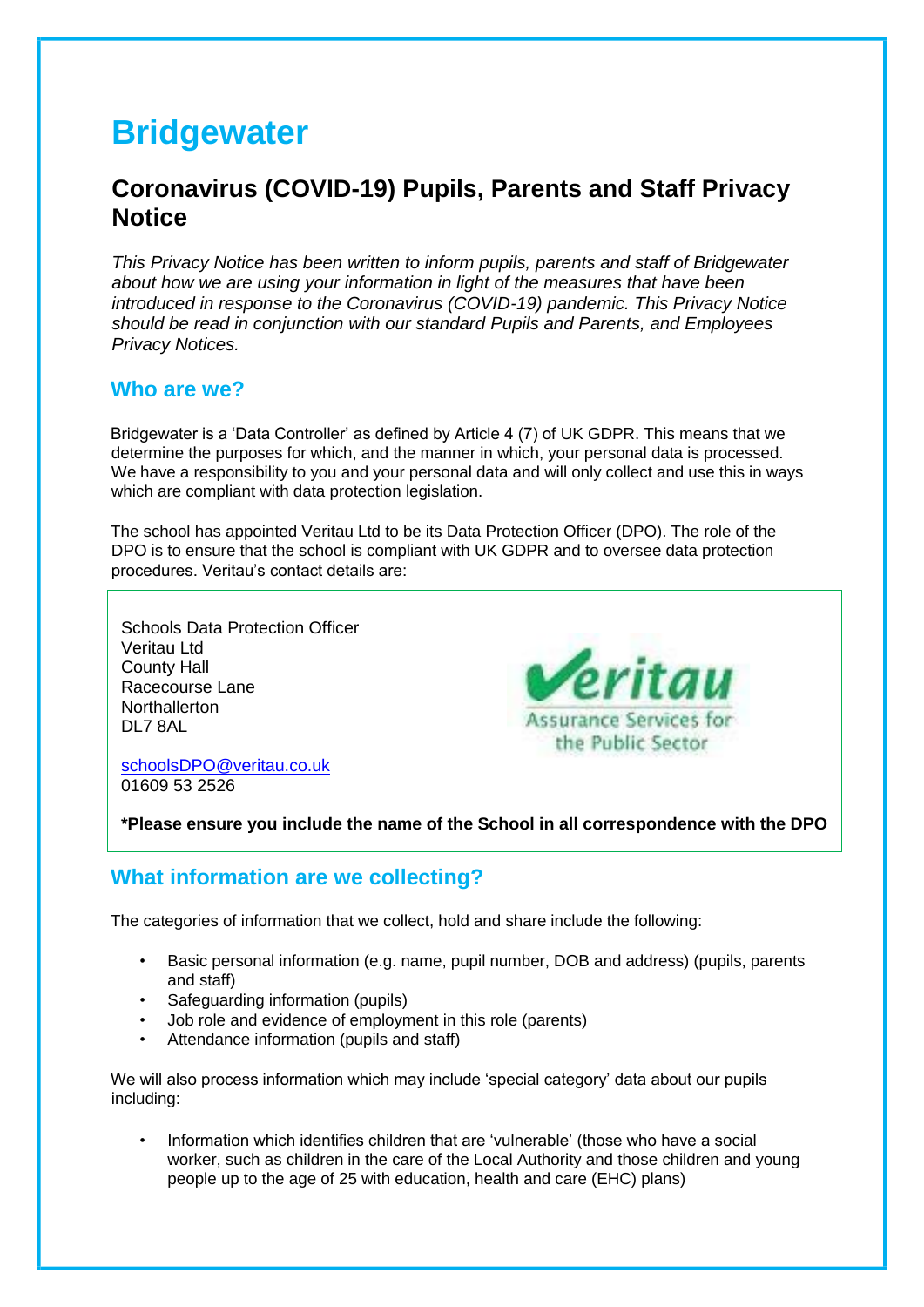• Relevant medical information (pupils and staff)

#### **Why do we process your personal data?**

We are processing this information to facilitate the provision of care for vulnerable children and the children of critical workers.

This involves:

- Processing pupil information to facilitate their learning and meet any care requirements that they have.
- Processing parents' employment information to confirm their status as a critical worker.
- Processing the information of staff members who have been redeployed in order to meet resourcing needs.

Any personal data that we process about our pupils and parents is done so in accordance with Article 6 and Article 9 of UK GDPR:

Article 6 (d) public task as supported by the Education Act 2002 for maintained schools (Section 175) or Non Maintained Schools Regulations 1999 for non-maintained schools (Section 3).

Article 9.2(i) of UK GDPR, where it is in the public interest on Public Health Grounds. This data is processed under the obligations set out in Public Health legislation (Regulations 3(1) and (4) of the Health Service (Control of Patient Information) Regulations 2002 (COPI)) which allows the sharing of data for COVID related purposes and where it is carried out by [a health care professional OR someone who owes an equivalent duty of confidentiality to that data].

Please refer to our standard Pupils and Parents and Employees Privacy Notices for further information about the lawful basis we rely upon to process your data.

#### **Who do we obtain your information from?**

Much of the information we process will be obtained directly from you. We will also process information received from:

- Department for Education (DfE)
- Local Education Authority. If your child is attending our school / one of our schools as a result of the COVID-19 pandemic response and your child's previous school was in a neighbouring LEA, then we may need to obtain information from this LEA.
- Previous schools attended

#### **Who do we share your personal data with?**

We are obliged to share attendance data with the Department for Education during this time. The following information will be shared:

- 1. The names of all children who are in attendance on each day
- 2. If the child is not enrolled at your school, the name of the school where the child is enrolled
- 3. Whether the child is present on each day
- 4. Whether the child has parents who are critical workers
- 5. If the child is vulnerable e.g. they have on an education health and care plan (EHCP), have a social worker (CiN), or are looked after children
- 6. If the child is on an EHCP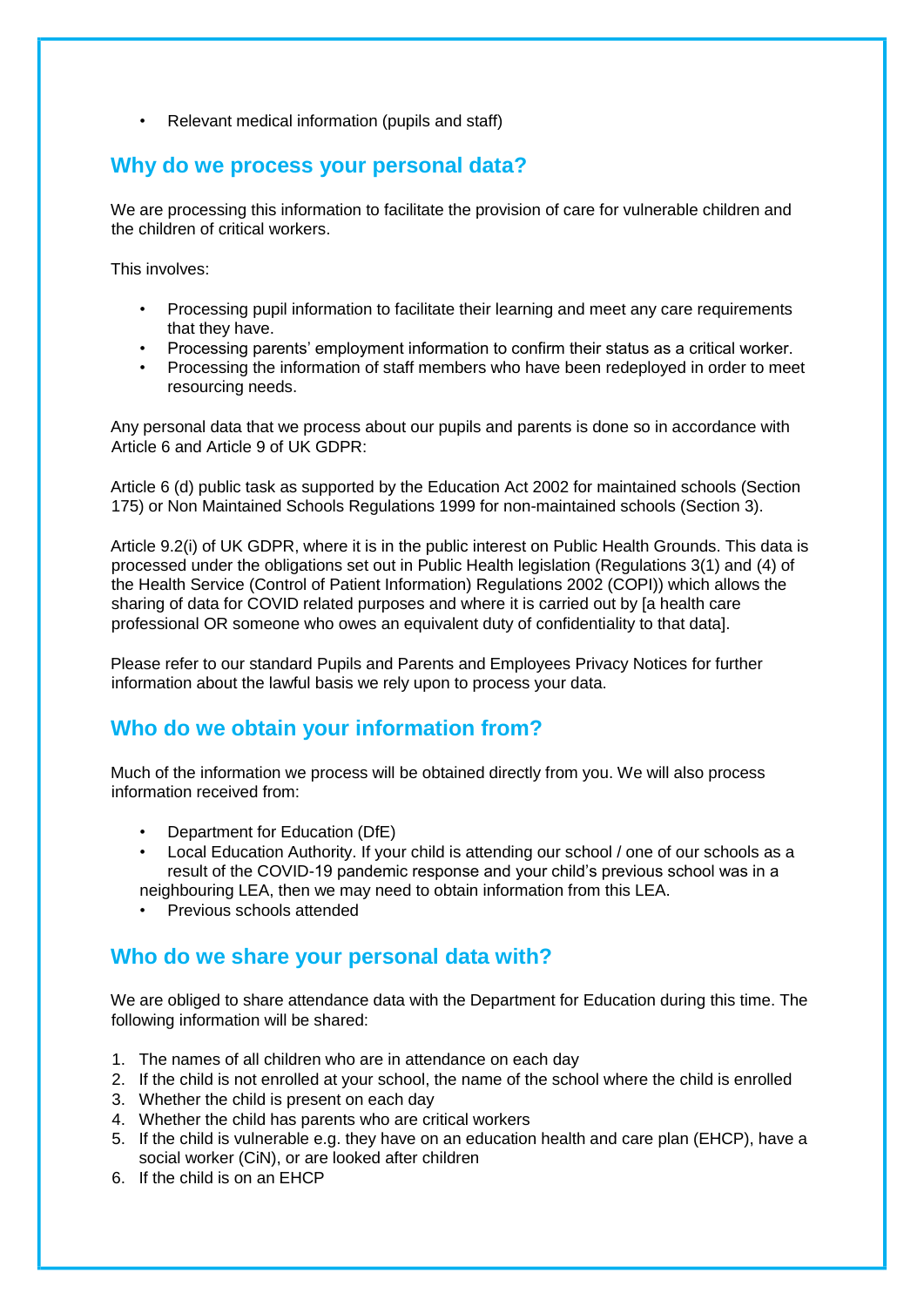- 7. If the child has a social worker
- 8. The time the child signed into the school
- 9. The time the child signed out of the school
- 10. The number of children or staff members that are ill, isolating, shielding and whether there is a suspected or confirmed case of COVID-19.
- 11. The number of children or staff members who have been asked to self-isolate by the NHS Test and Trace system.
- 12. The number of children or staff members living with a clinically extremely vulnerable person.

We may also be required to share information with neighbouring Local Education Authorities if your child is attending our school / one of our schools as a result of the COVID-19 pandemic response and your child's previous school was in a neighbouring LEA.

For further details about who we share information with, please see our full Pupil and Parents and Employees Privacy Notices.

#### **How long do we keep your personal data for?**

We will only retain your data for as long as it is necessary to do so. In respect of parents, we will not retain a copy of the evidence that you provide to us to prove that you are a critical worker.

For further details about retention of your data, please refer to our full Pupils and Parents and Employees Privacy Notices.

#### **What rights do you have over your data?**

Under UK GDPR data subjects have the following rights in relation to the processing of their personal data:

- to be informed about how we process your personal data. This notice fulfils this obligation
- to request access to your personal data that we hold, and be provided with a copy of it
- to request that your personal data is amended if inaccurate or incomplete
- to request that your personal data is erased where there is no compelling reason for its continued processing
- to request that the processing of your personal data is restricted  $\Box$  to object to your personal data being processed

If you have any concerns about the way we have handled your personal data or would like any further information, then please contact our DPO on the address provided above.

If we cannot resolve your concerns you may also complain to the Information Commissioner's Office (the Data Protection Regulator) about the way in which the school has handled your personal data. You can do so by contacting:

First Contact Team Information Commissioner's Office Wycliffe House Water Lane Wilmslow Cheshire SK9 5AF casework@ico.org.uk // 0303 123 1113